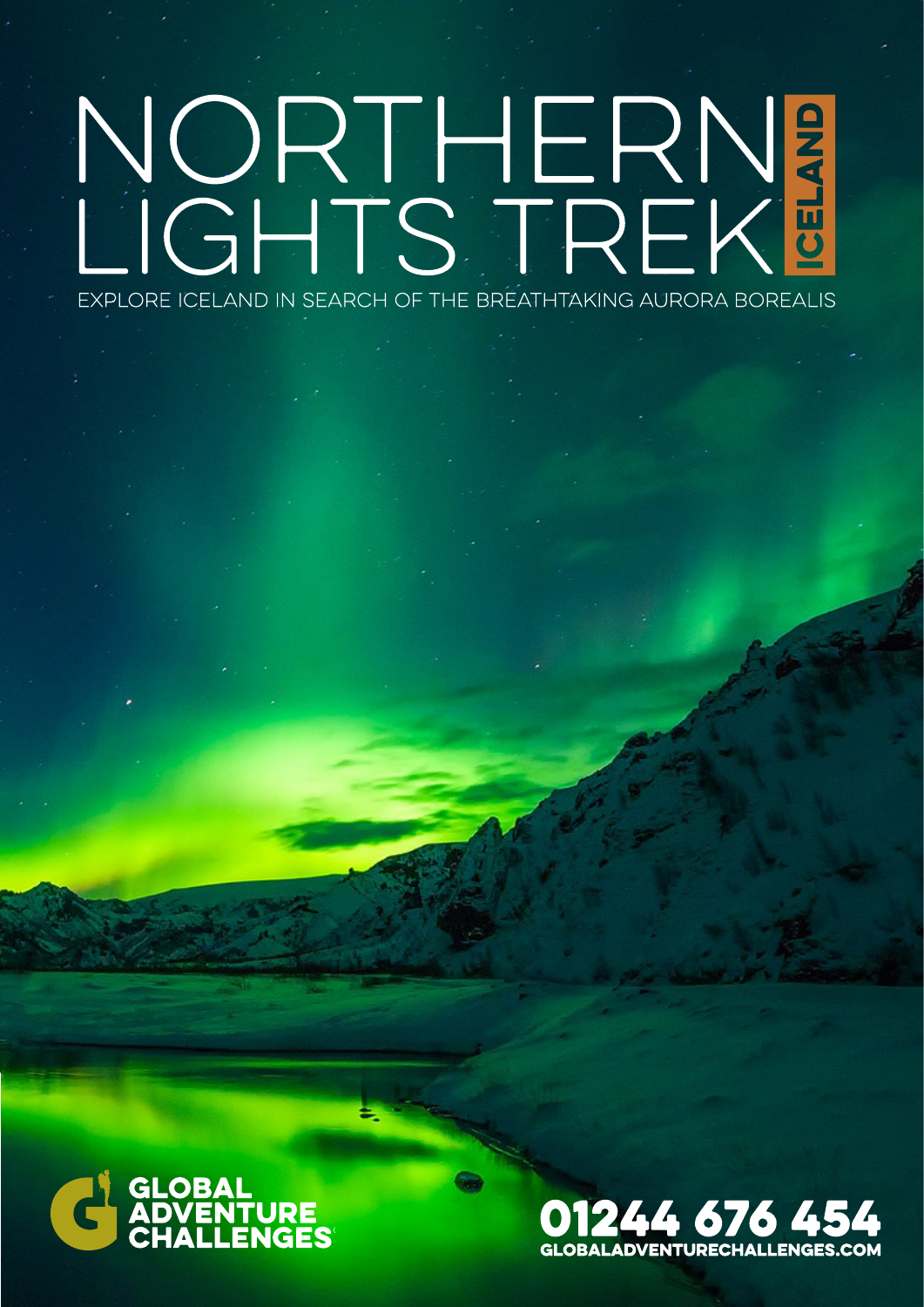### **KEY INFO**

| Duration:               | 5 days       |
|-------------------------|--------------|
|                         |              |
| Distance:               | 30km approx. |
|                         |              |
| <b>Challenge Grade:</b> | Tough 2      |
|                         |              |
| Location:               | Iceland      |

### challenge **HIGHLIGHTS**

- Explore the beautiful rift valley lake of Þingvallavatn
- Trek through the fascinating Geothermal Valley
- Take a dip in the natural thermal rivers
- A chance to see the awe-inspiring Northern Lights
- Celebrate your achievements in Reykjavík

### the challenge

Join us on this breathtaking adventure as we explore Iceland, and possibly experience the spectacular Northern Lights! We'll spend 3 days trekking through beautiful mountain scenery, geothermal valleys and via pictureperfect lakes. The trek will be challenging; hiking across snow-covered landscapes and conquering local mountain passes. However, the chance of witnessing the dancing lights of the Aurora Borealis will hopefully make our efforts all worthwhile. We'll then celebrate our achievements in the bright lights of Reykjavík! Join us in the land of fire and ice on this memorable long weekend adventure!

#### **Depart UK**

We depart the UK on our flight to Reykjavík where we are met by our guides and transferred to our hut in Úlfljótsvatn in southern Iceland. Tonight we will hear all about the wonderful challenge ahead and have our first opportunity to look out for the Aurora Borealis (Northern Lights). Appearing in many colours, most commonly pale green and pink as ripples or clouds of light, they can be vividly bright.

#### **Day 1 Day 1 Day 2 Lake Þingvallavatn**

Today we head to the shores of Þingvallavatn, the largest natural lake in Iceland. This area is well-known for its hiking. Today's trek follows horse tracks and old sheep trails, passing numerous geothermal hotspots. Lake Þingvallavatn is a beautiful area, made even more dramatic in winter. Our exact route will depend on the conditions of the path, but whichever route we take, today is a wonderful introduction to the land of fire and ice!

**Trekking distance – approx. 10km**

#### **Hengill to Vörðuskeggi Day 3**

Today we will hike from Hengill to the Vörðuskeggi mountain pass (depending on conditions). Iceland is notoriously hard to predict weather wise so our guide will determine where we take you today. Today's trek will be more challenging than yesterday, conquering a local mountain pass with an elevation of 400 - 600 metres. Afterwards we return to our hut to relax and enjoy our beautiful surroundings, and possibly even catch sight of the Northern Lights!

**Trekking distance – approx. 10km**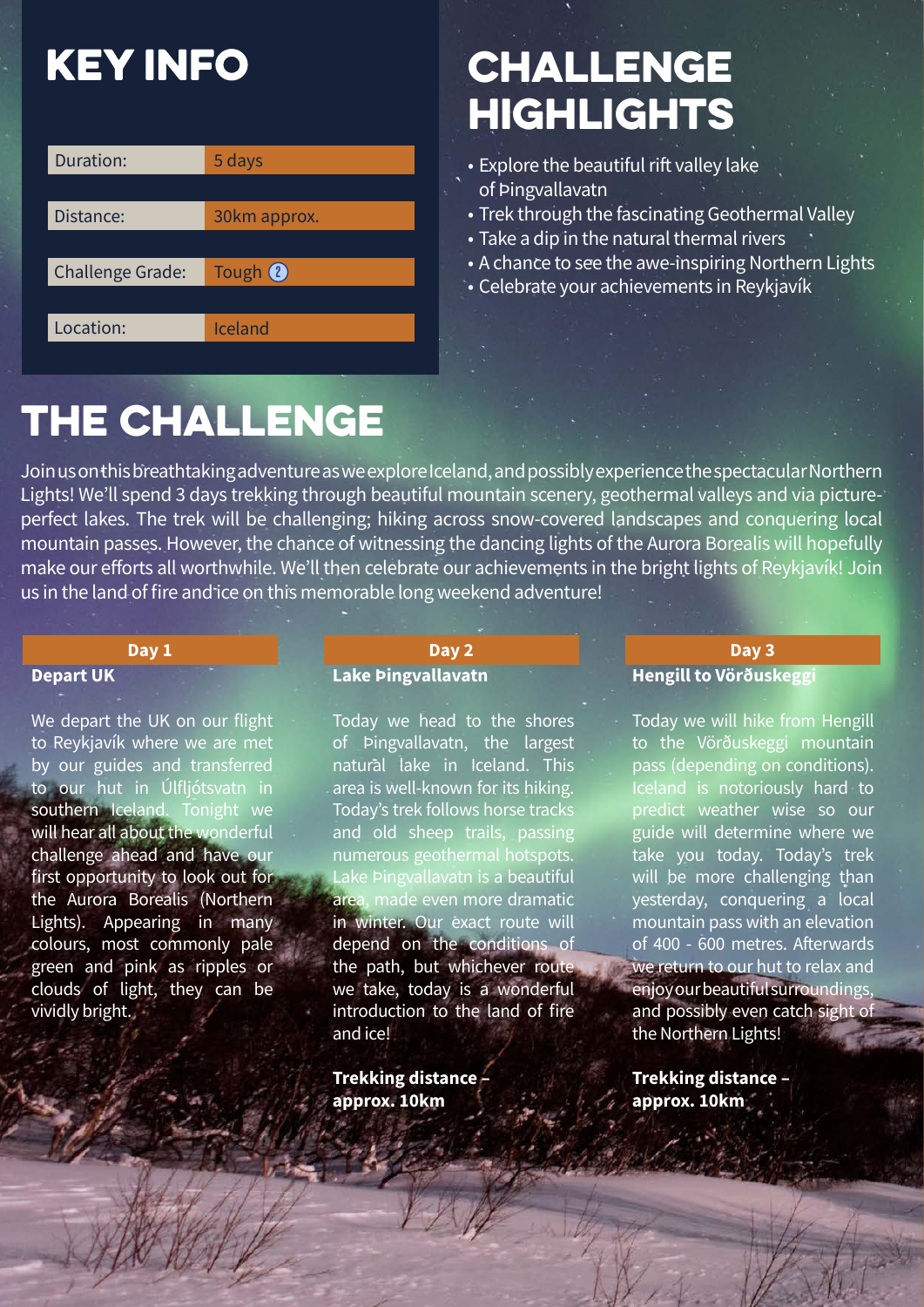

### explore mountain scenery, geothermal valleys and tranquil lakes in search of the northern lights

#### **The Geothermal Valley**

A fantastic day of trekking awaits, as we set off from Reykjadalur and climb up into the hills of Iceland. The smell of sulphur is apparent before we see the steam vents, hot springs and bubbling mud pools of the Geothermal Valley - surrounded by colourful minerals. It's an impressive sight, and we have plenty of time to explore this dramatic and otherworldly valley. There may be a chance for a dip in a natural pool before continuing on through the valley, where we meet our awaiting transport and head to Reykjavík.

### **Day 4**

Tonight we head into the exciting city of Reykjavík to celebrate our achievements with a relaxing dip in the famous Blue Lagoon, before enjoying a celebratory dinner and reflecting on our achievements!

**Trekking distance – approx. 10km**

#### **Arrive UK**

We return to the airport for our flight back to the UK.

**Day 5**

**Please note this is a complex itinerary and subject to change, including the timings and distances detailed. As a natural phenomena the Northern Lights are difficult to predict, and unfortunately we are not able to guarantee that they will be visible during the trek.**